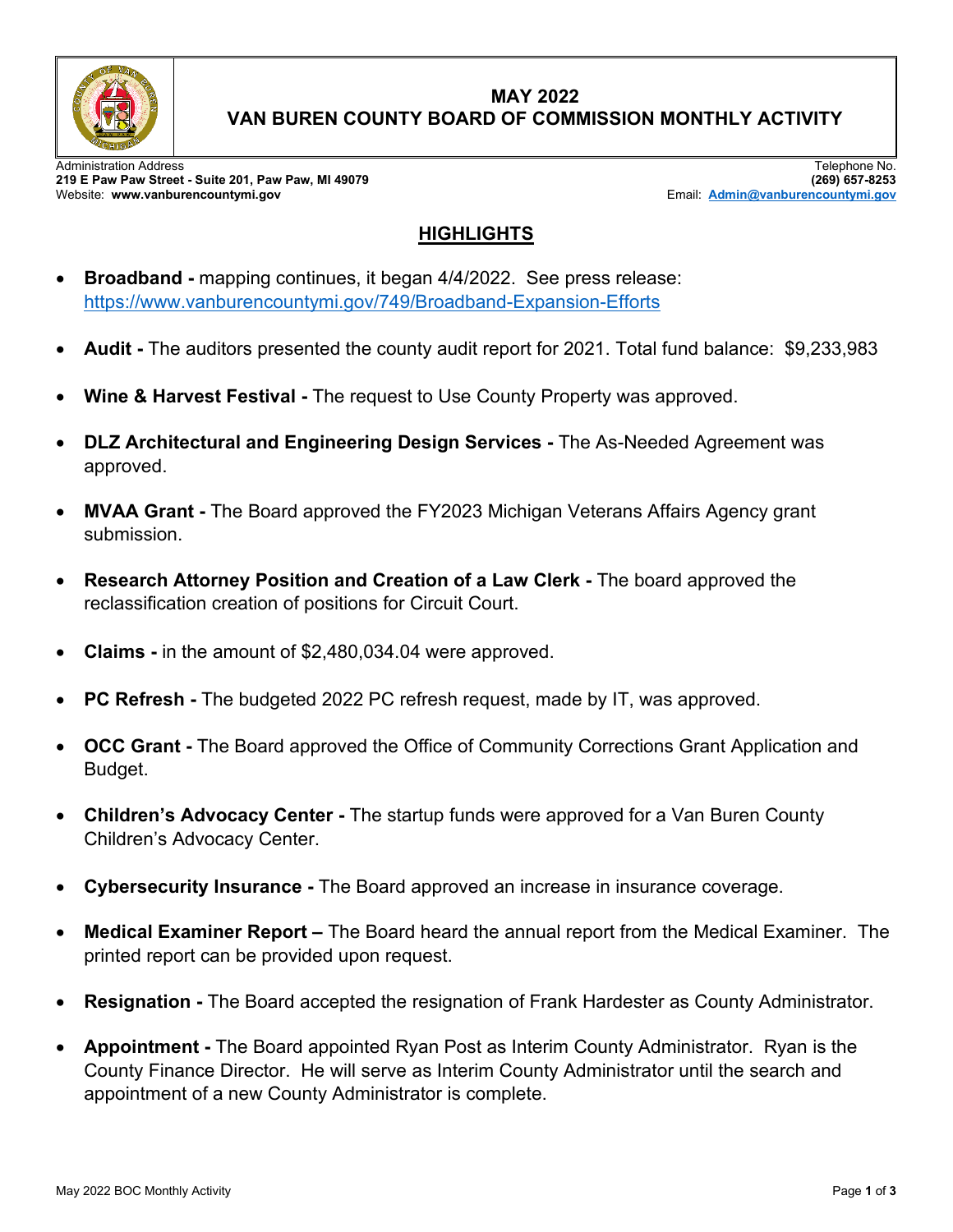## **ADDITIONAL DETAILS**

- 1. The board approved the request to use the county park during the Wine and Harvest festival for Arts & Crafts booths and two food booths on the dates of September 9, 2022 through September 11, 2022.
- 2. The County has used DLZ for architectural and design services for several years on a variety of projects. The renewal of this agreement was approved by the board. Services may include:
	- Re-design of the Hartford Facility
	- HVAC design and engineering
	- Capital Improvement Design Buildings for Cost estimating
	- Floor Plan Creation (Evacuation Charts, etc.)
- 3. The following committee appointments were made:
	- o Community Corrections Advisory Board Appointments (2-year terms):
		- **E.** Lindsay Marshall and Kate Hosier
	- o Southwest Michigan Planning Commission (2-year terms):
		- Rick Catherman
	- o Economic Development Corporation (6-year terms):
		- Robert Smith
	- o Van Buren County Planning commission (3-year terms):
		- **Tom Motyka and William Pugsley**
- 4. The request was for approval of the FY2023 MVAA grant submission and for approval of the strategy for funding which includes:
	- Dental Program \$50,000.00
	- Advertising and Promotion \$15,000.00
	- Emotional Support Program \$25,000.00
	- Emergency Relief \$12,000.00
- 5. The request was for approval of the reclassification of the Research Attorney position from the court association scale R27 to the court association scale R30, and for the creation of a fulltime, temporary, Law Clerk position at the non-union scale R26.
	- The responsibilities of the Research Attorney have increased to include supervising court staff.
	- The hiring of a Law Clerk would address the workload that has drastically increased.
	- The total financial impact of both requests is: \$93,687.83
- 6. The request was for approval of the 2022 PC refresh. Every year the IT Department purchases up to 50 end user computers to replace aged and outdated devised across the County. The most cost-effective quote is \$54,360.91. This is a budgeted expense.
- 7. The request was for approval of the OCC Funding Grant Application and Budget. The approval allows the Van Buren County Office of Community Corrections to continue to screen individuals for pretrial services, provide supervision, electronic monitoring and substance abuse testing to individuals ordered to participate in pretrial services pending the outcome of their case.